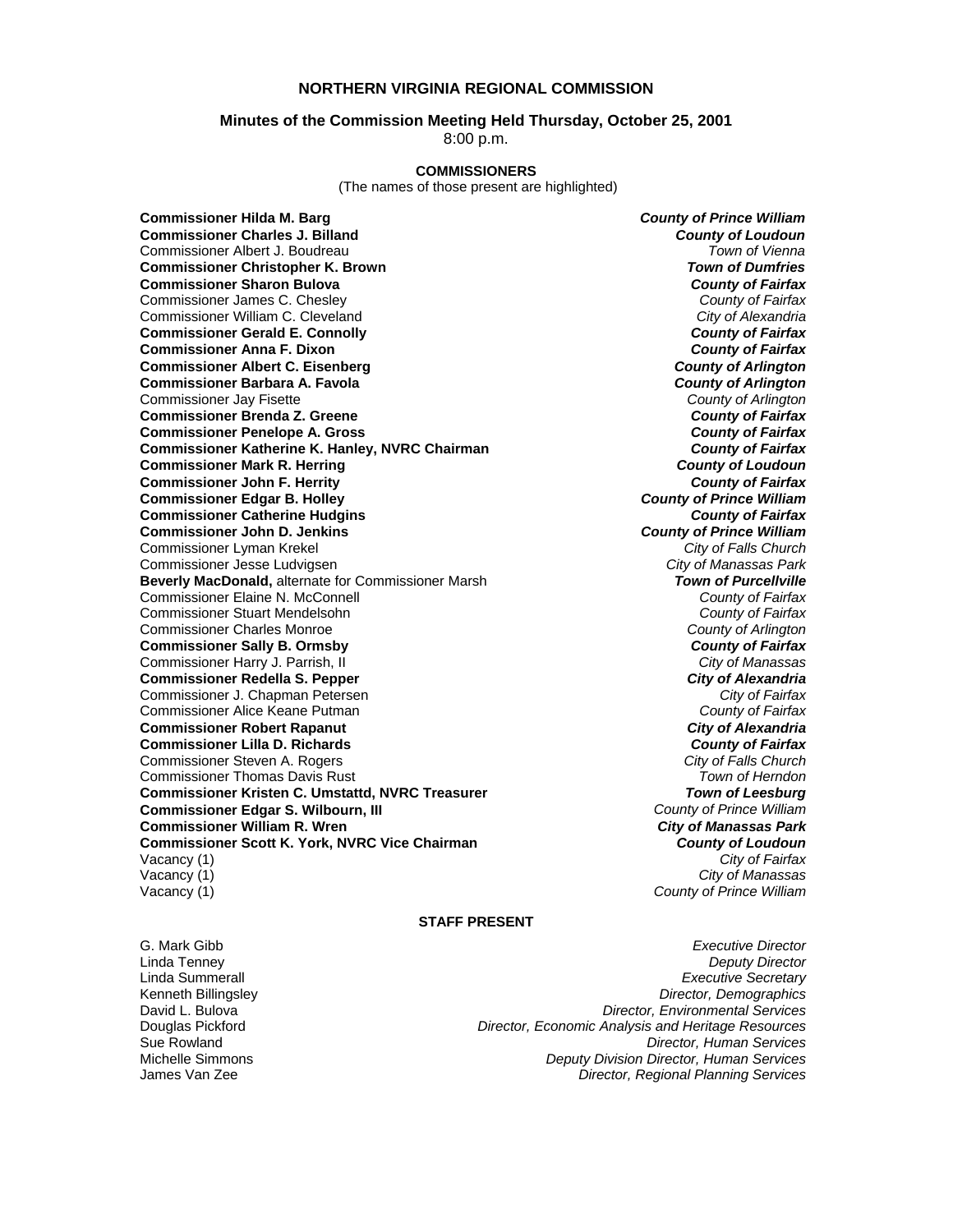#### **GUESTS PRESENT**

| Susan Dewey      | Executive Director, Virginia Housing Development Authority    |
|------------------|---------------------------------------------------------------|
| Merni Fitzgerald | Director, Public Affairs, Fairfax County                      |
| William Shelton  | Director, Virginia Dept. of Housing and Community Development |

CALL TO ORDER Chairman Hanley called the meeting to order at 8:02 p.m.

PLEDGE OF

ALLEGIANCE The Pledge of Allegiance was recited by all present.

- ROLL CALL The roll was called and all members present or absent were noted for the record.
- MINUTES Commissioner Greene moved approval of the minutes of the September 20, 2001, Commission meeting. The motion was seconded and the minutes were approved. Commissioners Hudgins and Barg abstained.
- PRESENTATION *Analysis of Housing Needs in the Commonwealth*

Chairman Hanley introduced William Shelton, Director of Virginia's Department of Housing and Community Development, and Susan Dewey, Executive Director of the Virginia Housing Development Authority.

Susan Dewey **Ms.** Dewey opened her presentation by stating that the Department of Housing and Community Development (DHCD) and the Virginia Housing Development Authority (VHDA) work very closely together, and she and Mr. Shelton both sit on each other's boards.

> Both organizations have been engaged in a comprehensive statewide housing needs assessment process. To identify regional housing issues and priorities, nine public forums were held throughout Virginia in March and April 2001. Northern Virginia had the largest turnout, with a second forum added to accommodate public comment. Ms. Dewey noted that the qualitative data gathered at the forums and the quantitative data collected confirmed much of what the agencies already knew; raised new, unanticipated issues; and demonstrated the regional and market-driven flavor of Virginia's housing challenges.

*William Shelton* Mr. Shelton noted that in Northern Virginia, housing production did not keep pace with demand in the 1990s. Further, landlords are dropping out of Section 8 housing, and housing prices are increasing faster than wages for low-income households. He indicated the data showed the demand for housing for persons with special needs is increasing. Comments at the regional forums suggested that housing development does not enjoy priority status as a public policy issue.

> On the positive side, rising incomes in Northern Virginia have helped to mitigate the effect of rising housing costs more so than has been the case in other urbanized parts of the Commonwealth. Also, the rate of first time home ownership by minorities is higher in Northern Virginia than in other regions of the state.

*questions and* 

*answers* Chairman Hanley questioned the inclusion of Falls Church in the calculations within the report that speak to the characteristics of the "urban core" of Northern Virginia, adding that in Northern Virginia, Arlington and Alexandria are considered the core. Mr. Shelton said this would be reviewed.

> Chairman Hanley also brought up Fairfax County's study of seven minority groups, two of whom were recent refugees, that found that for minority populations who had lived here 15 years or longer and had children in school, the homeownership rate was 72%. This is higher than the national homeownership rate. Commissioner Hudgins pointed out that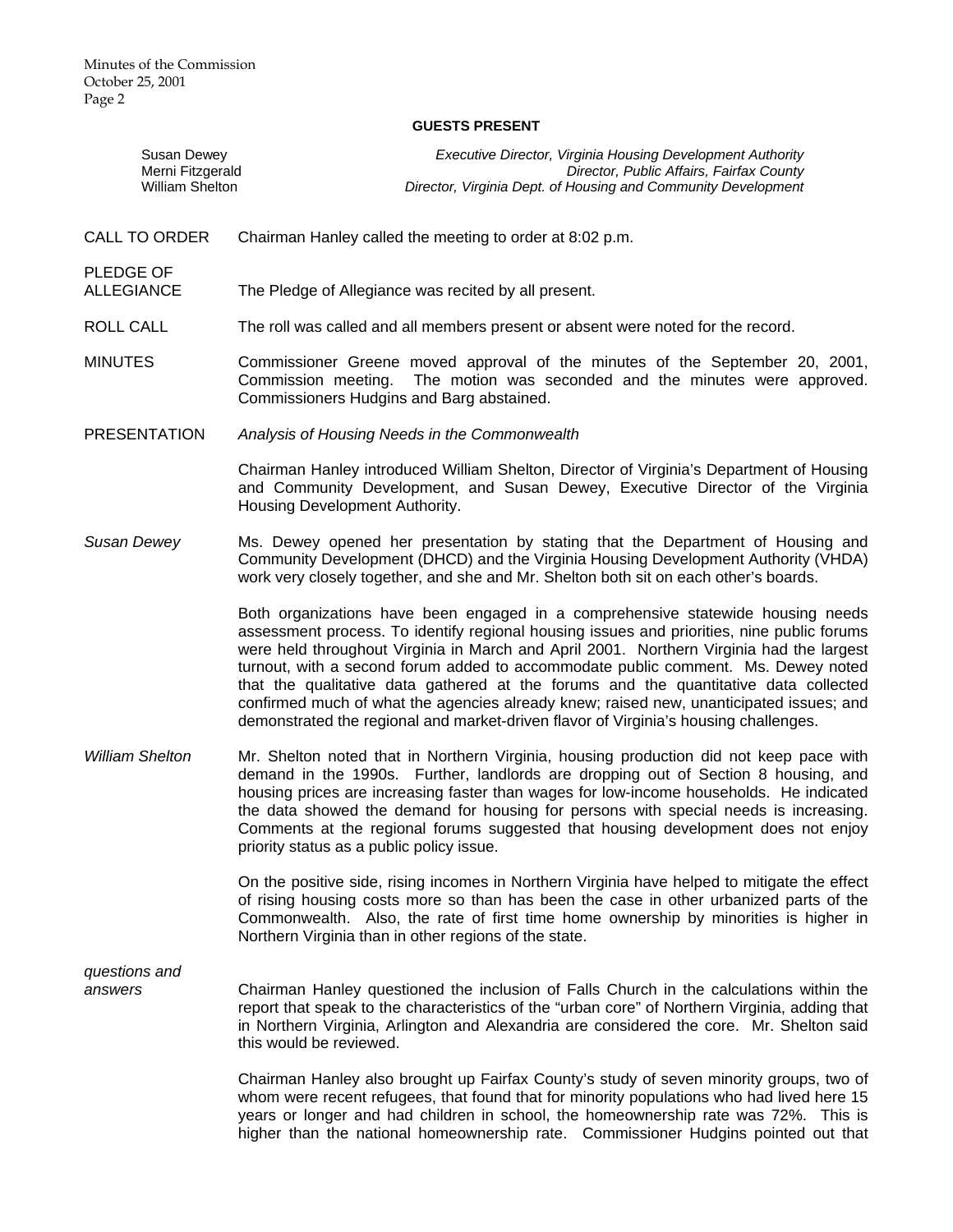within that study, some of the surveyed minority groups remain underserved and continue to experience the challenges that minorities traditionally face.

Commissioner Eisenberg noted a mismatch of federal Section 202 (housing for the elderly) and the state low income housing tax credit. A federal law was passed last year permitting Section 202 and tax credits to be used together. Ms. Dewey agreed these programs need to work together. Commissioner Eisenberg also asked that VHDA reconsider its stance against granting loans to non-traditional households.

In reply to Commissioner Connolly's inquiry, Mr. Shelton said the majority of data in the housing analysis is taken from the 2000 Census.

Commissioner Favola asked if there is now recognition that households should pay more than 30% of household income for housing. Mr. Shelton said the federal government still recognizes 30%.

Further study information can be found at www.vhda.com and www.dhcd.state.va.us.

CONSENT AGENDA Commissioner Umstattd moved the consent agenda, consisting of the items outlined below. The motion was seconded.

- A. Financial Reports for September 2001
- B. Resolution No. P02-11: FY 2001 Audited Statements

 Commissioner Herrity questioned the frequency that NVRC changes auditors. Mr. Gibb responded that an RFP is issued every three years to engage an auditing firm.

The motion carried unanimously.

**EXECUTIVE** DIRECTOR'S REPORT

- A. In addition to the activities report in the meeting package, Mr. Gibb invited Commissioners to attend the planning workshop NVRC is conducting for the Town of Vienna, November 1- 3.
- B. Mr. Gibb reported that the Chief Administrative Officers met last week and agreed that the Northern Virginia Emergency Preparedness brochure, produced in 1999 in anticipation of Y2K, needs to be updated for the current situation. Fairfax County's public affairs office has agreed to take the lead role. Mr. Gibb explained that Resolution No. P02-14 authorizes NVRC to participate in this project as well as to collect contributions from participating member governments and to pay *The Washington Post* for printing and delivery. Mr. Gibb turned the floor over to Merni Fitzgerald, Director of Public Affairs for Fairfax County.

Ms. Fitzgerald reported the County has a flyer addressing current emergency situations that is distributed at meetings. The emergency preparedness brochure will be updated to include relevant information, such as bio-hazards. Staff will work with designated staff from each of the jurisdictions as well as Fauquier County, which requested inclusion in the brochure.

 The updated brochure will be a standard size on 60 lb. text. It will be distributed in *The Washington Post* and mailed to households that don't subscribe to *The Post*.

 Commissioner Bulova commented on how beneficial the Y2K exercise has been for the current state of affairs.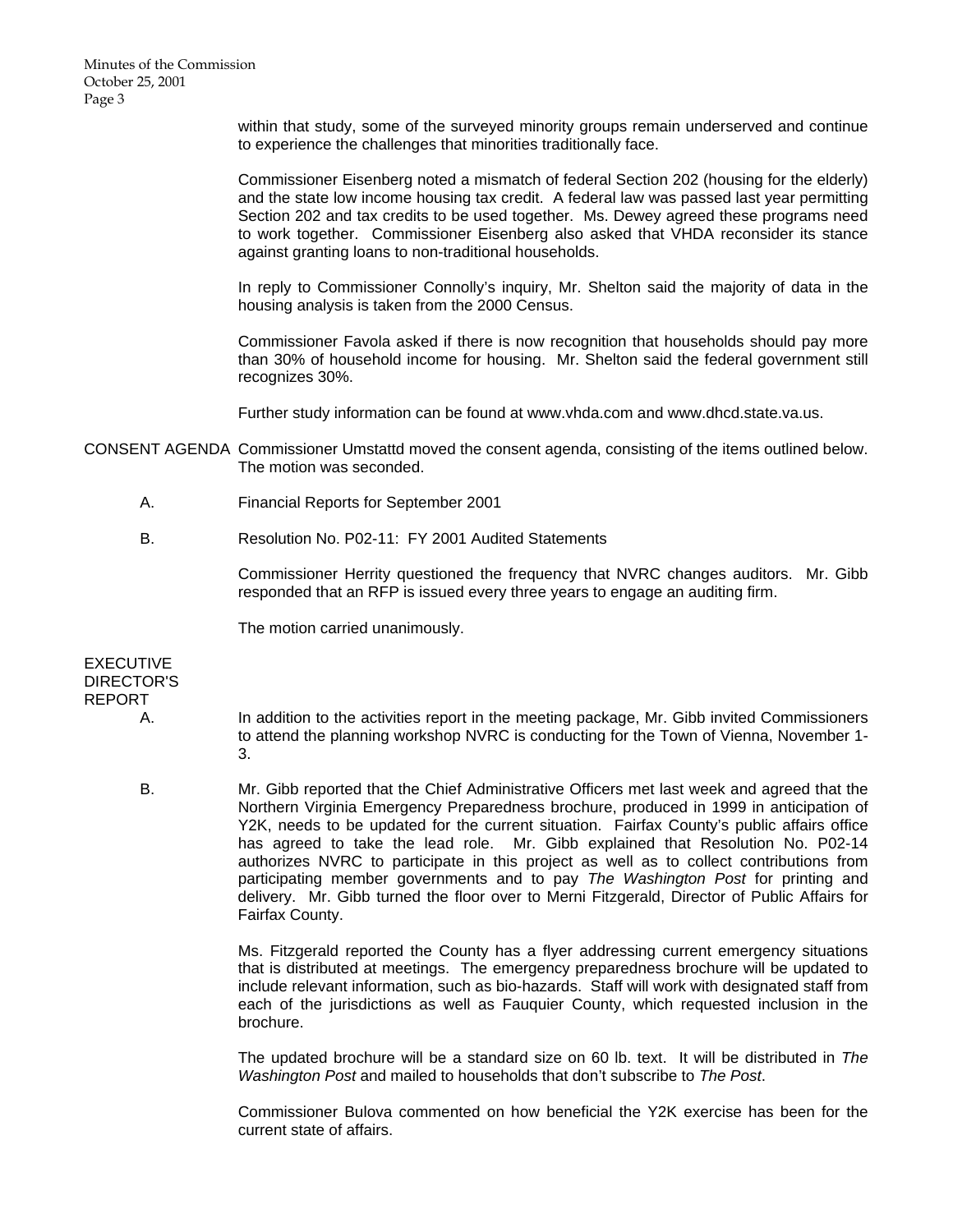Minutes of the Commission October 25, 2001 Page 4

> Commissioner Umstattd moved adoption of Resolution No. P02-14. The motion was seconded.

> Commissioner Gross asked what the cost to the jurisdictions will be. Mr. Gibb said an exact cost is not yet known, but it is estimated to be approximately 10¢/brochure. The cost will be divided among the jurisdictions by population.

> Replying to Commissioner Greene, Ms. Fitzgerald said the brochure will be available for the jurisdictions to put on their web sites. It will also be translated into five languages (print versions). She confirmed for Commissioner Hudgins that *The Post* will note either on the wrapper or in the paper that this brochure is an insert.

The motion was unanimously carried.

CHAIRMAN'S

REPORT Chairman Hanley announced that the Town of Purcellville has officially joined the Northern Virginia Regional Commission. Councilwoman Beverly MacDonald is representing the town in the absence of its official representative, Mayor John Marsh. A round of applause was extended in recognition of Purcellville.

# FY 2002 DRAFT LEGISLATIVE

PLATFORM A draft 2002 Legislative Platform was distributed. Commissioner Connolly, Chairman of the Legislative Committee, asked members to review the platform and get their comments to him or Sue Rowland at NVRC by October 31. The positions are numbered according to priority, and Commissioners were invited to suggest changes to the priorities.

> The Legislative Committee will meet November 5 to review the revised platform and to make further revisions. A final version will be available for the Commission's November 29 meeting.

> Chairman Hanley explained for the benefit of new members, that several items in the platform are regional positions coming directly from the jurisdictions' own positions. She pointed out that the transportation position is waiting for the position of the TCC and the regional position.

> Commissioner Bulova suggested the Commission discuss the sales tax position. Commissioner Jenkins noted that Prince William County's position has not changed from last year.

| <b>COMMITTEE</b><br><b>REPORTS</b><br>Human and |                                                                                                                                                                                                                                                                                                                                                                                                                                                                                                 |
|-------------------------------------------------|-------------------------------------------------------------------------------------------------------------------------------------------------------------------------------------------------------------------------------------------------------------------------------------------------------------------------------------------------------------------------------------------------------------------------------------------------------------------------------------------------|
|                                                 | Community Services Commissioner Favola reported that the Committee discussed Resolution No. P02-13,<br>which staff distributed, at its meeting immediately prior to the Commission meeting. She<br>added that the Commission has regularly transmitted comments to the Virginia Housing<br>Development Authority on its allocation plan for low income housing tax credits.<br>Commissioner Favola moved adoption of Resolution No. P02-13. The motion was<br>seconded and carried unanimously. |

*Regional Resources* Commissioner Holley distributed copies of a recently published article on the state of the Chesapeake Bay.